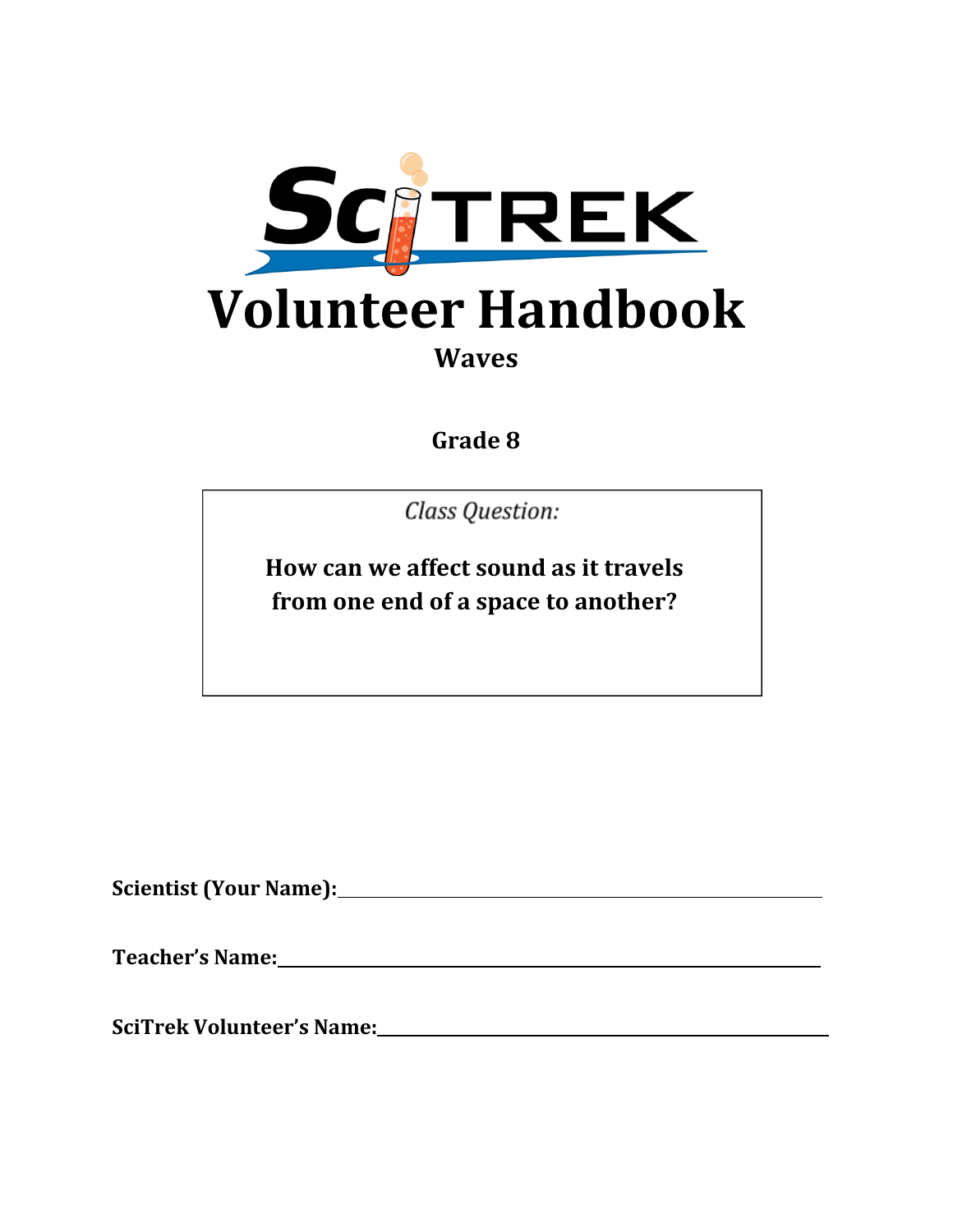## **Table of Contents**

| Materials Page manual manual manual manual manual manual manual manual manual manual 2 |  |
|----------------------------------------------------------------------------------------|--|
|                                                                                        |  |
|                                                                                        |  |
|                                                                                        |  |
|                                                                                        |  |
|                                                                                        |  |
|                                                                                        |  |
|                                                                                        |  |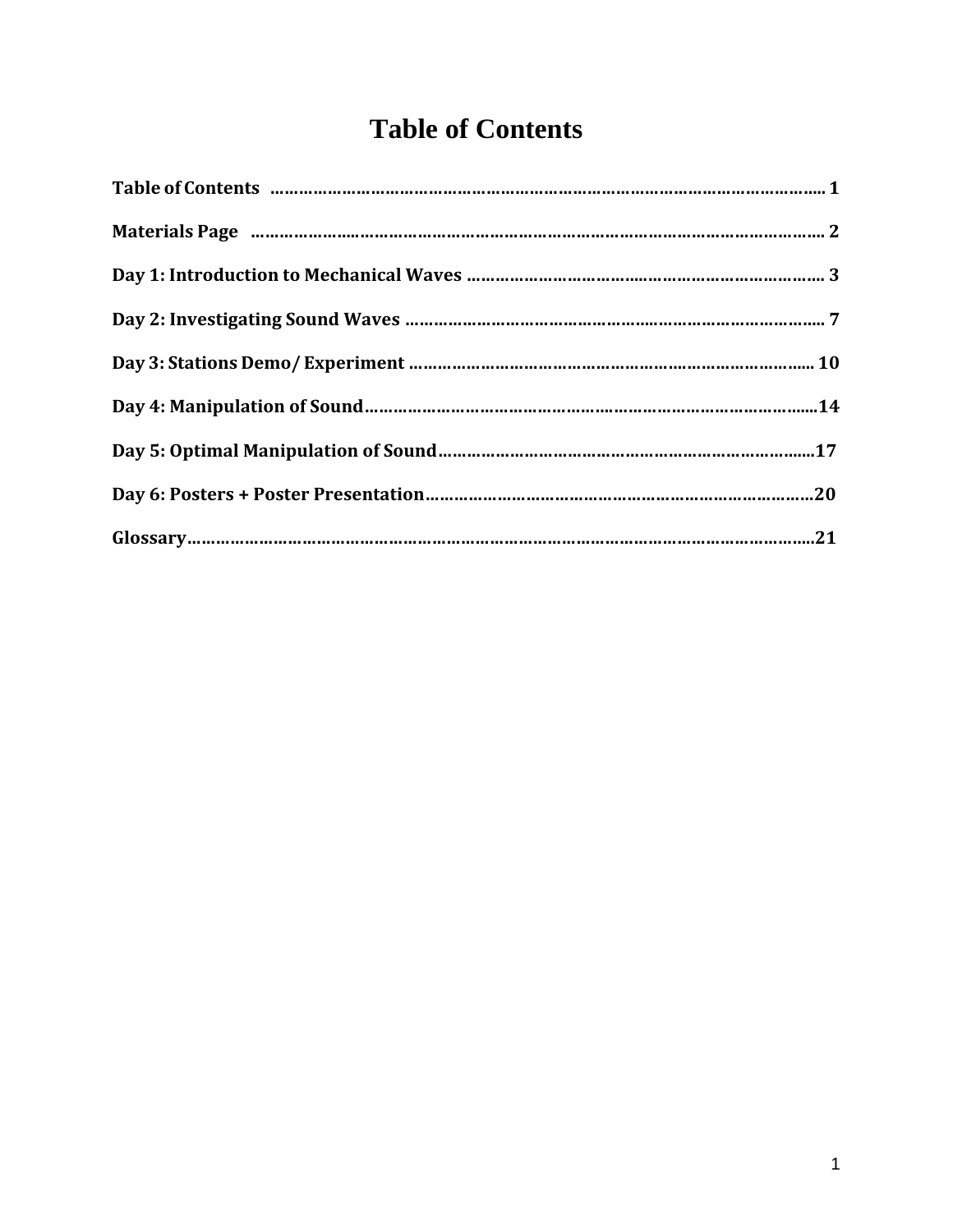## **Materials Page**



Yellow Rope **Black Rope** Black Rope **CONFIDENT** 





Bridge







Decibel Meter

Sound Proof Foam

I phone



Underwater Speaker



Cups on String



Spoon and String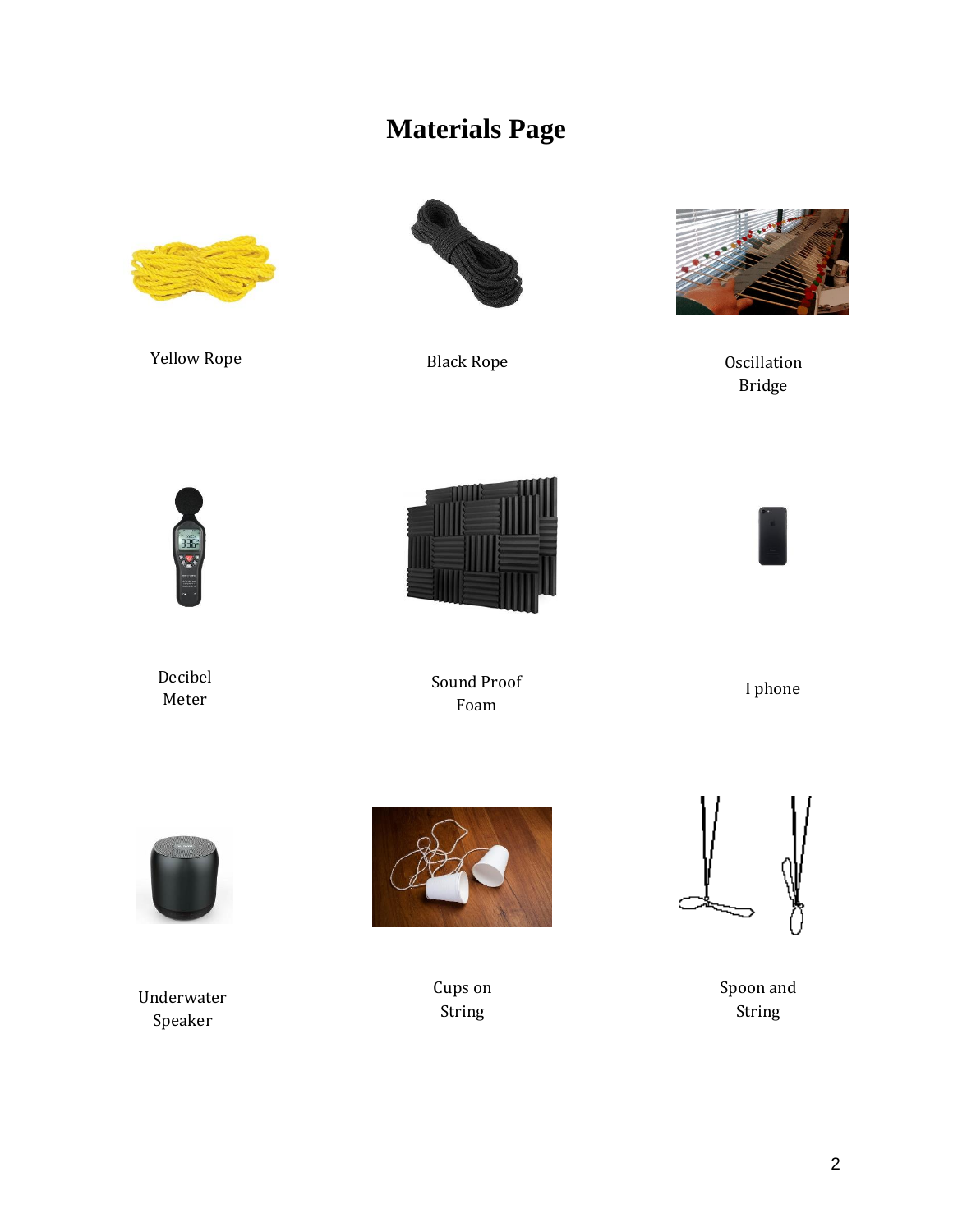## **Day 1 Intro to Mechanical Waves .**

- To begin, the SciTrek lead will ask the class for examples of different types of waves. The students will be most familiar with ocean wave, but some may also say sound waves] or microwaves(electromagnetic waves). During this discussion, they will fill out examples of the type of waves they can think of, and different characteristics of waves in their notebooks.
- The lead will explain to the kids that these are all types of waves, but we will be focusing on mechanical waves today.
- Go over the definition of a mechanical wave—the students will be filling this out in their notebook, and the definition will be presented on a PowerPoint in the classroom:

### *"A mechanical wave is an oscillation of matter that transfers energy through a medium. The wave can move over long distances, but the oscillating medium never moves far from its initial equilibrium position."*

- You can give the example of 'doing the wave' at a sporting event—it's not a true wave but you can relate each person as an atom in the medium, as the wave propagates the people transmit the 'energy' as the stand up and sit back down, but the person never actually moves positions or changes seats.
- Next, you will introduce three types of waves: longitudinal, transverse, and surface waves. There will be a metal slinky in order for you to demonstrate longitudinal and transverse waves. The surface waves will be demonstrated by dropping a coin into a bowl of water.
- After seeing the three types of waves, you will introduce the following vocab words. We already went over transverse and longitudinal, but it is very important to get the kids thinking about waves using terms such as 'amplitude,' and 'frequency.' This vocab will be on a power point for the kids to copy into their notebooks.

#### Important Vocab to remember:

- Amplitude: The maximum distance from the equilibrium point of a wave (ie how tall it gets).
- Wavelength: The distance between two peaks (crests) of a wave (ie how wide it is)
- Frequency: The number of waves that pass a fixed place in a given amount of timemeasured in cycles per second.
- Transverse Waves: particles of the medium travel **perpendicular** to the motion
- Longitudinal Waves: particles of the medium travel **parallel** to the motion of wave propagation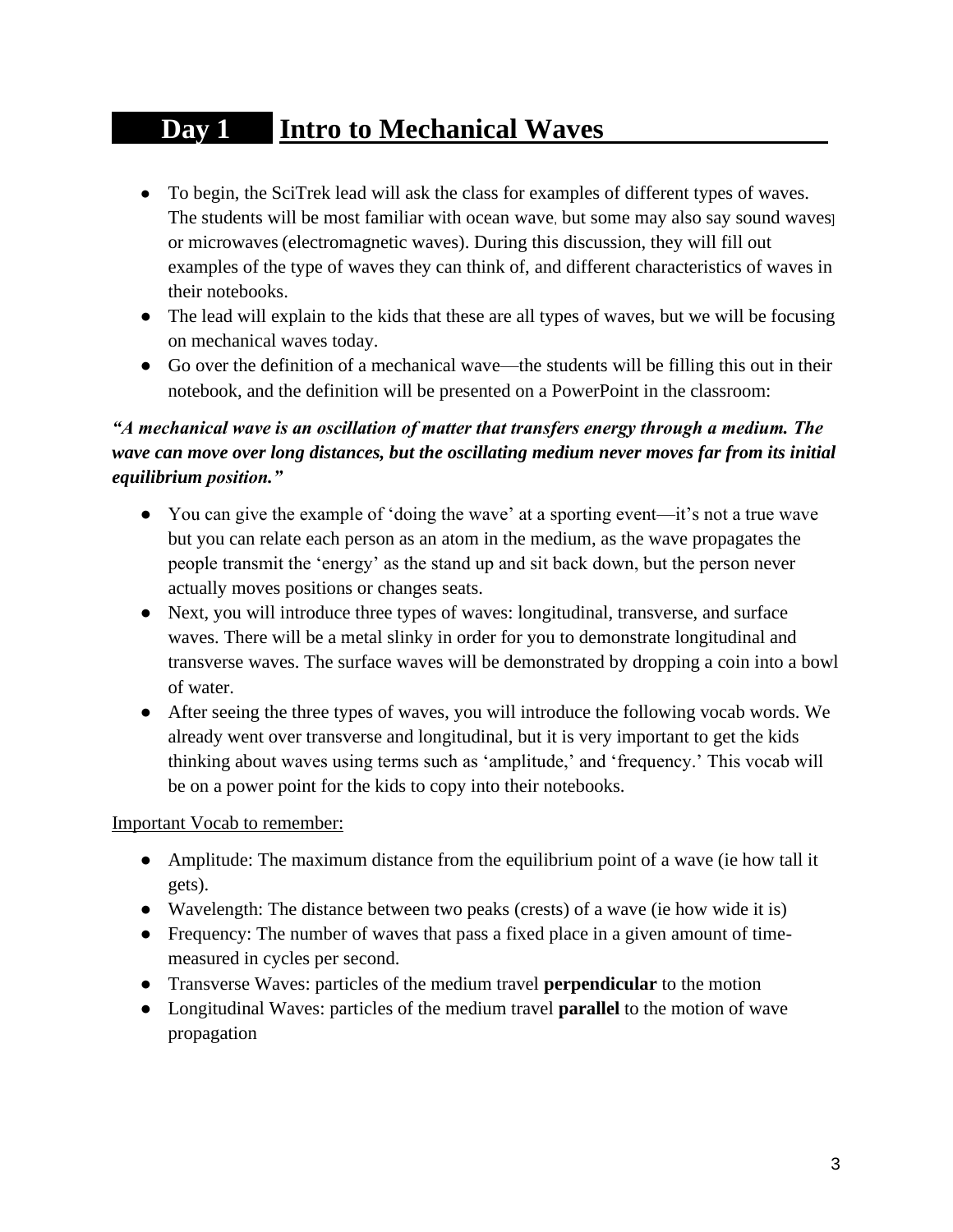#### **Class Demo: Gummy Bear Bridge**

- In front of the classroom is a handmade gummy bear bridge. The lead will hit one side of the wave to demonstrate what mechanical waves are.
- There will be different types of wave propagation displayed. Transverse and longitudinal waves can be created, but not surface waves (you cannot make surface waves because there are no particles undergoing circular motion).
- To create transverse waves, you can move the end stick in a vertical up  $\&$  down motion. This will create a wave travelling perpendicular to the propagation.
- To create longitudinal waves, give the stick a flick in the horizontal direction—this will lead to waves traveling parallel to the propagation Discuss with the students the type of wave propagates more easily. The transverse wave will be more evident than the longitudinal.
- In their notebooks, the students will draw the types of waves they see on the gummy bear bridge*.*

| transverse | 2) longitudinal | $3)$ surface |
|------------|-----------------|--------------|
| ́<br>飞     |                 | N/A          |
|            |                 |              |

During this demo, it is important to continue to use the new words such as amplitude, frequency, and wavelength. Get the kids thinking about how the frequency changes with energy input. Also have them notice that there is a higher amplitude seen when creating transverse waves than with longitudinal waves.

More energy input: Waves with **large** amplitudes, **high** frequencies, and **short** wavelengths. Less energy input: Waves with **small** amplitudes, **low** frequencies, and **long** wavelengths.

### **Experiment: Battle Ropes**

- Before we begin battle ropes the lead will introduce the two types of ropes in the classroom: a thick rope and a thin rope. We will have shorter pieces of the ropes to pass around to the kids so they can make predictions about each rope in their notebook:
	- The thin rope will allow waves to more easily propagate through, and will take less energy to generate waves than the thick rope would.
- Take the kids outside, and before we break into groups, two volunteers will show the difference between "high energy mode" and "low energy mode," giving the students an example of how it should look when creating the waves.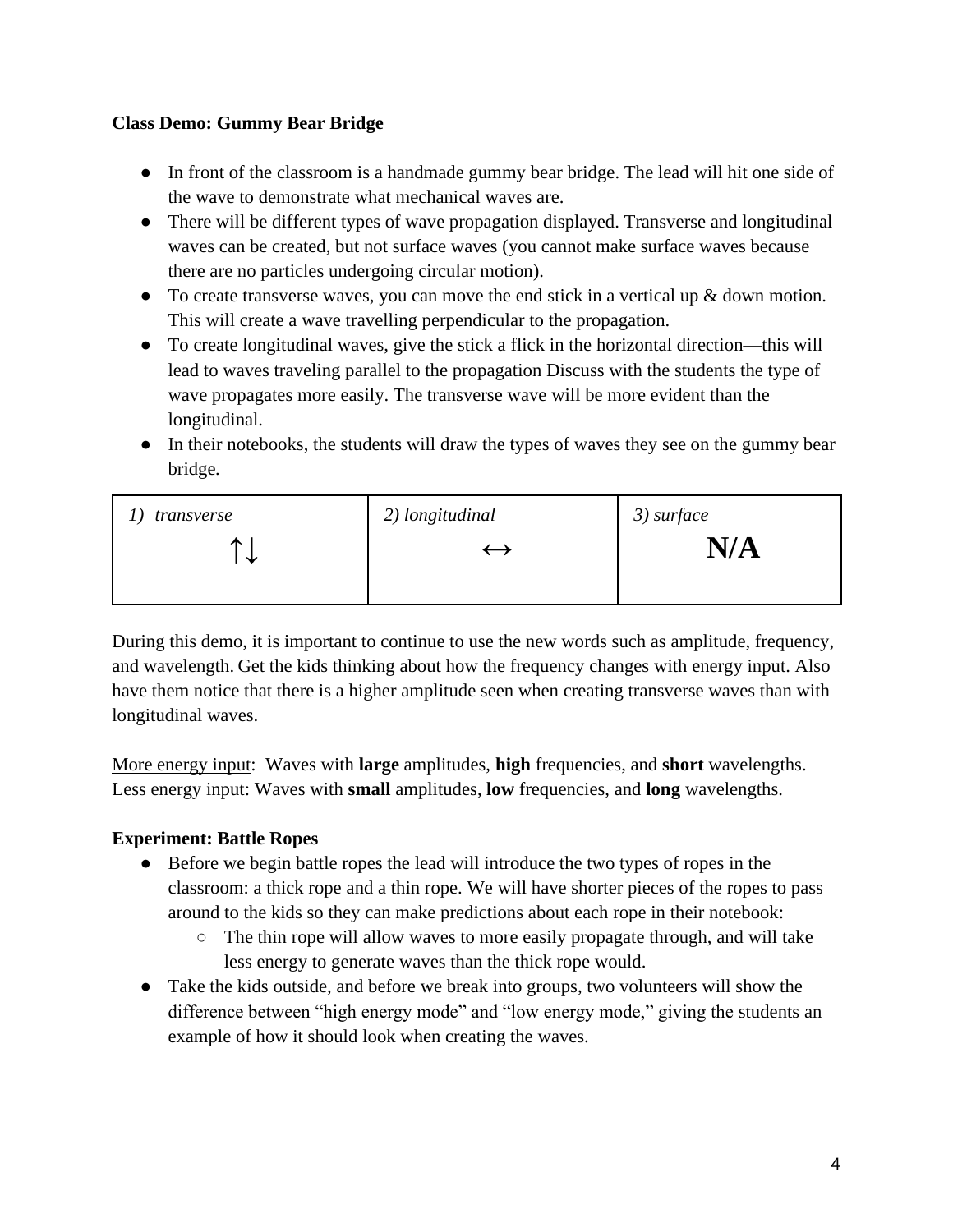- Next, breaking into small groups, there will be a SciTrek volunteer holding one side of the rope steady, while students can take turns creating waves and feeling how the two ropes differ. The SciTrek volunteer will prompt them to try and create transverse, longitudinal and surface waves. The student should come to the conclusion that transverse and longitudinal waves can be created, while surface waves cannot.
- There will then be one student that creates transverse waves for 15 seconds while the SciTrek volunteer counts how many waves are made. This will be done with both the thick and thin rope. The other students in the group will record the number of waves created.
- There will only be one student conducting the waves during the counting portion in order to keep the results consistent. This is why we will have all students play with creating waves using the different ropes before we record how many waves can be created.
- The same process will then be repeated creating longitudinal waves. The student will create waves while the SciTrek volunteer counts how many are created over 15 seconds.
- Return to the classroom and have the Sci Trek volunteer go over the questions in the student notebook with their group.

**You will be going over the following questions with the students. You can walk around and help groups as needed. Below are suggested answers to the questions in the student notebook. Make sure that the answers are not just given to the students, but rather you and the volunteer help the students reach the correct conclusion.**

1. It will be harder to create waves using the thick rope. With the thick rope, the students should notice that it takes a higher amount of energy to create the same frequency of waves as with the thin rope. A **higher** frequency will result from a **higher** energy input.

More energy input: Waves with **large** amplitudes, **high** frequencies, and **short** wavelengths. Less energy input: Waves with **small** amplitudes, **low** frequencies, and **long** wavelengths.

- 2. Students should notice that they had to work harder (put in more energy) to create more frequent waves. Correlate more energy with greater wave frequency and shorter wavelength. Then correlate less energy with a lower frequency and longer wavelength.
- 3. Greatest amplitude can be seen when making transverse waves. Connect that back to the gummy bear bridge. The greater amplitude was seen with transverse waves on the gummy bear bridge—the longitudinal waves were much harder to see.
- 4. The rope that took the MOST energy to make a wave is the thicker rope. Using the thick rope, in order to create the same frequency as when using the thin rope, more energy input is required.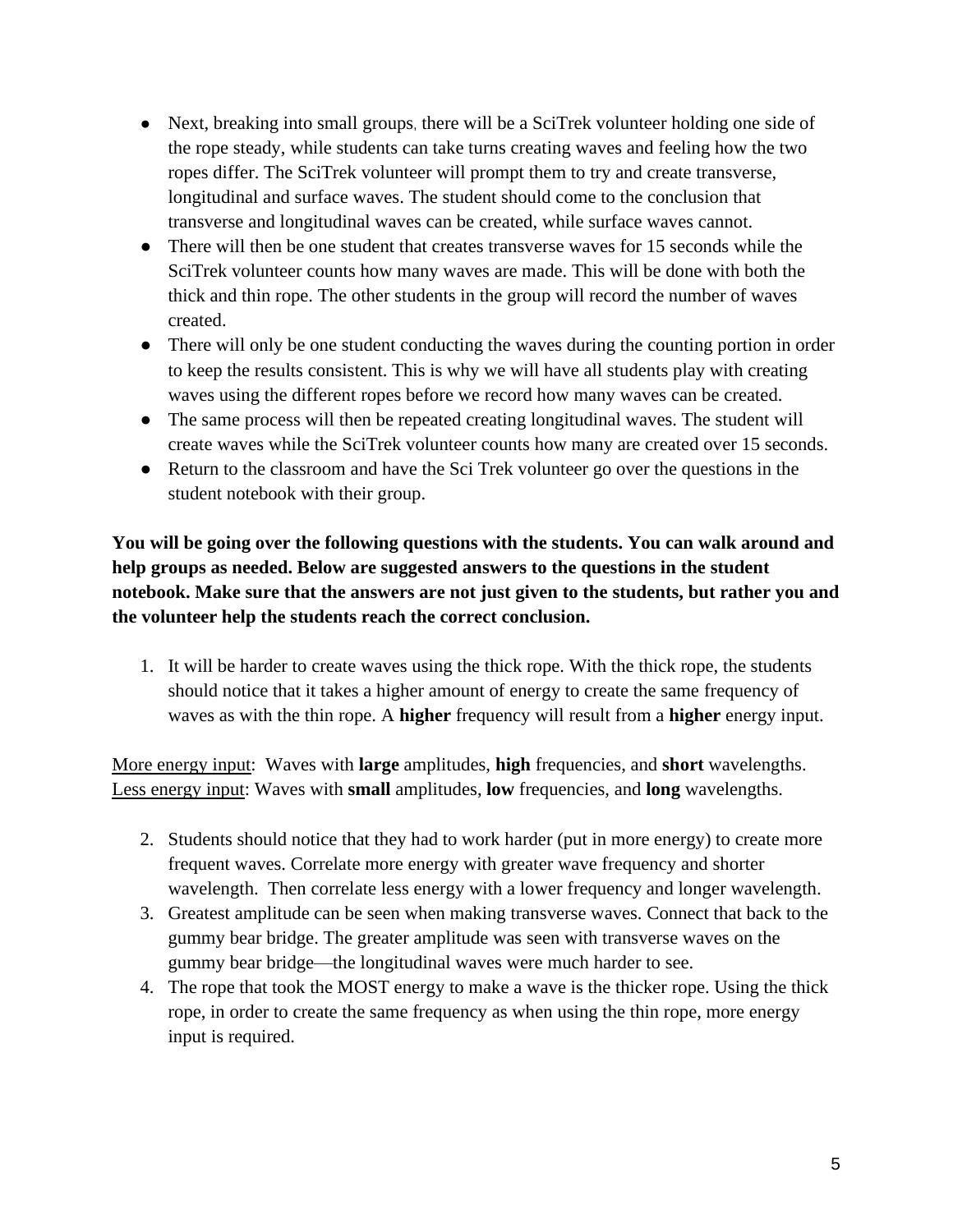- 5. The types of waves that students are able to make: longitudinal and transverse; no surface waves. Students cannot make surface waves because there are no particles undergoing circular motion, only made in the ocean! Trick questions for the students.
- 6. Other waves like this may be seen on guitar strings which create sound waves based on the energy input the guitarist puts in.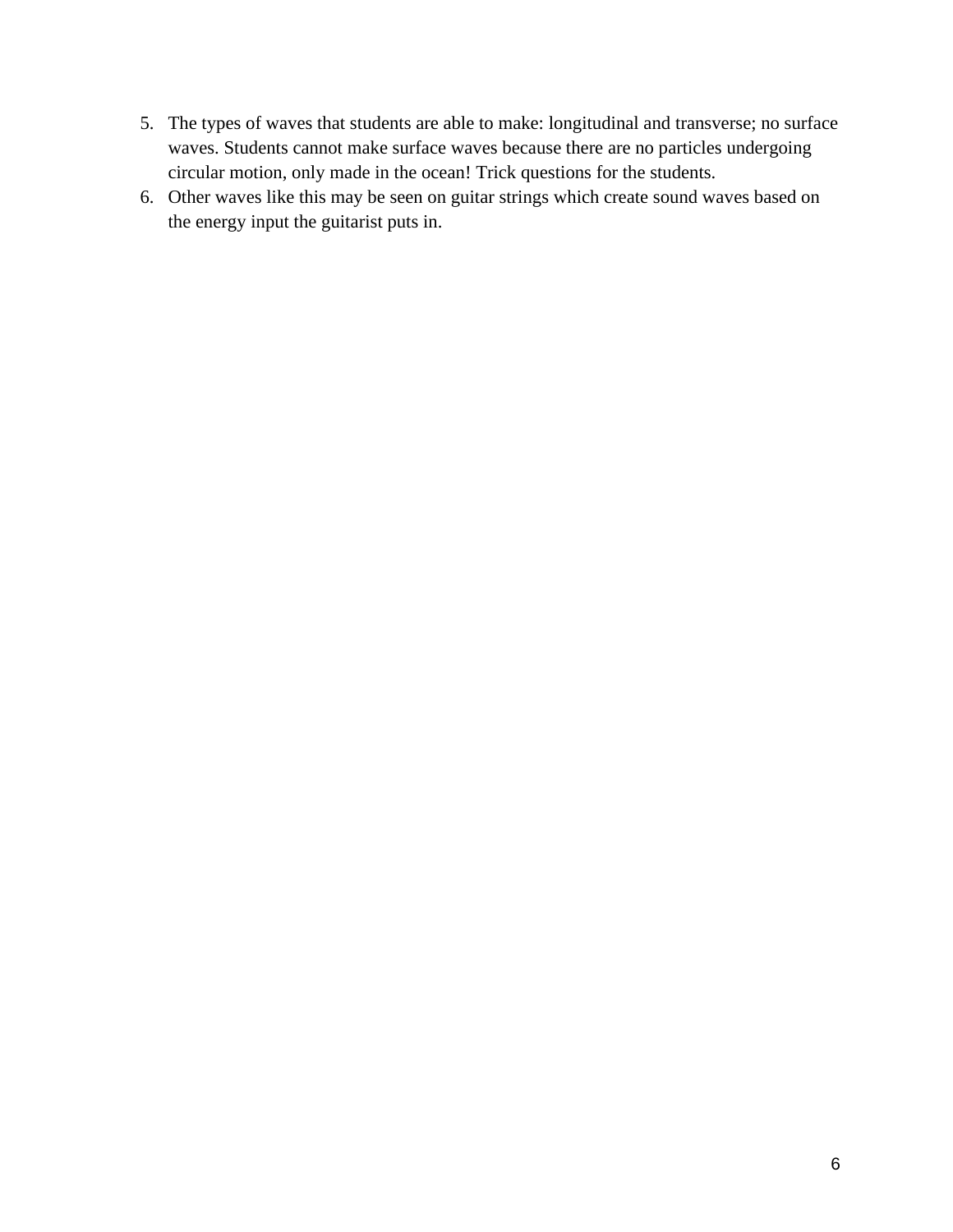## **Day 2 Investigating Sound Waves**

- Today the lead will be doing a brief introduction, discussing the fact that sound waves are a type of mechanical wave, and therefore need a medium to travel through. A sound wave is a mechanical vibration that passes through a medium, such as a solid, liquid, or gas, to become a sound. The kids will then complete the first two questions in their notebook.
- The first question asks them to draw the best path from the man to the dog in the picture. The kids should understand that sound waves will not travel through the wall, however they may travel around it as a single large wavelength or reflect off of walls to arrive at the listener.



Assist our friend in calling his dog, draw in a continuous sound wave so that it travels to the pup.



- The next question asks how changing the amplitude and/or wavelength, could make it easier or more difficult to get the sound wave to the pup?
	- If they are having trouble with this, you can help to remind them what amplitude and wavelength are. Help them reach the conclusion that a *large* amplitude and *long* wavelength would allow for one wave to be drawn reaching the listener, and a *shorter* wavelength and *smaller* amplitude would take more waves to reach the listener.

### **Demo: Bell in a Jar**

- The lead will be performing this demo in front of the entire classroom, so it is important as the volunteer that you make sure the students are paying attention to the lead.
- The main point to get across with this demo is that **sound needs a medium to travel through**. If all of the air could be sucked out, the bell would be quieted entirely because there would be absolutely no medium for the sound to propagate through.
- As a class, prompt the students to record in their notebook whether their prediction was correct or not. There is another question asking them to use the picture below to demonstrate what happened to the sound. You can help them reach the conclusion that without air, there is no medium for the sound to travel through. The students can draw an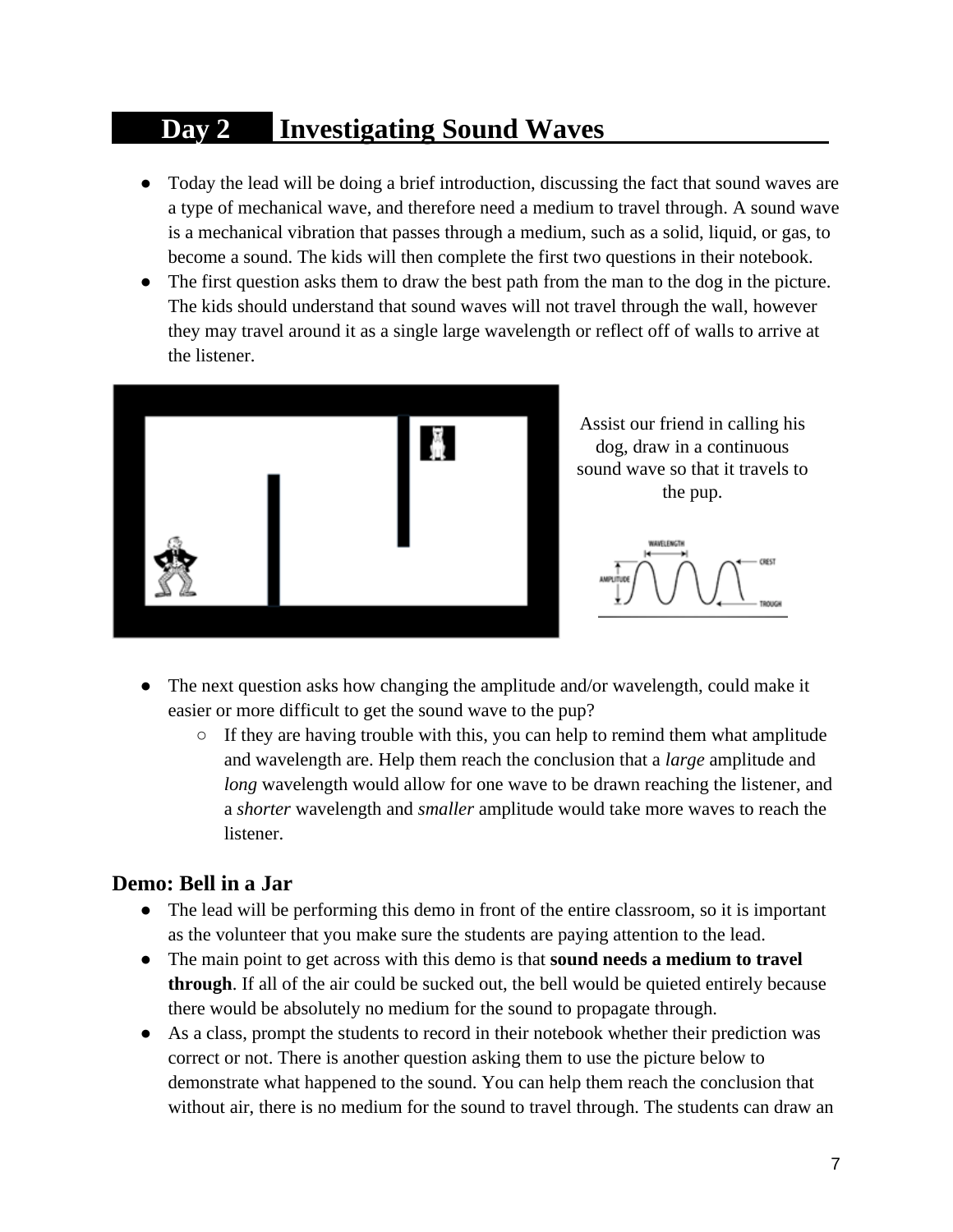X through the sound waves to demonstrate that they were unable to propagate through a medium and create sound.

• You can then discuss an astronaut in space, and ask the students if they think that he would be able to communicate with his teammate inside the spaceship using regular sound waves. The answer that they should reach is no, regular sound waves would not reach our astronaut; however, radio waves (electromagnetic) used for communication will!

### **String and Spoon Experiment**

**IN STUDENT NOTEBOOK:** The students will then break into their small groups, and the volunteers will help them with the string and spoon experiment.

- Each group should have a spoon with two strings tied to it (one on each end). The students will then take turns experimenting with the apparatus. They will do this by wrapping the strings three or so times around each index finger, and striking it GENTLY on a metal surface (such as the frame on a chair). They will make observations about the sound of the spoon. They will then execute the experiment again, but this time they will plug their ears to listen to the sound.
- As a group, the students can work together to answer the questions in their notebook. Again, you can float around and help the groups as needed.
- 1. How does this sound? High or low pitch? Loud or quiet? Can you relate this sound to something familiar to you?

### *Sound is like a loud drum, gong, muffled explosion, etc.*

2. How did the sound change (pitch, sound level, etc.)?

### *Sound was louder, more intense when plugging ears.*

3. What are some predictions as to why the sound is different (Hint: think about the bell in a jar demo, and what is different about the path the sound is travelling)?

*Holding the string directly to your ear eliminates the medium (air) that the spoon's sound had to travel through before, you can still hear the sound thanks to the string now acting as the medium to the listener.*

4. When the spoon comes in contact with the metal surface, what happens at the collision? Do you notice any physical change to the hanger or surface? (HINT: Use your 5 senses)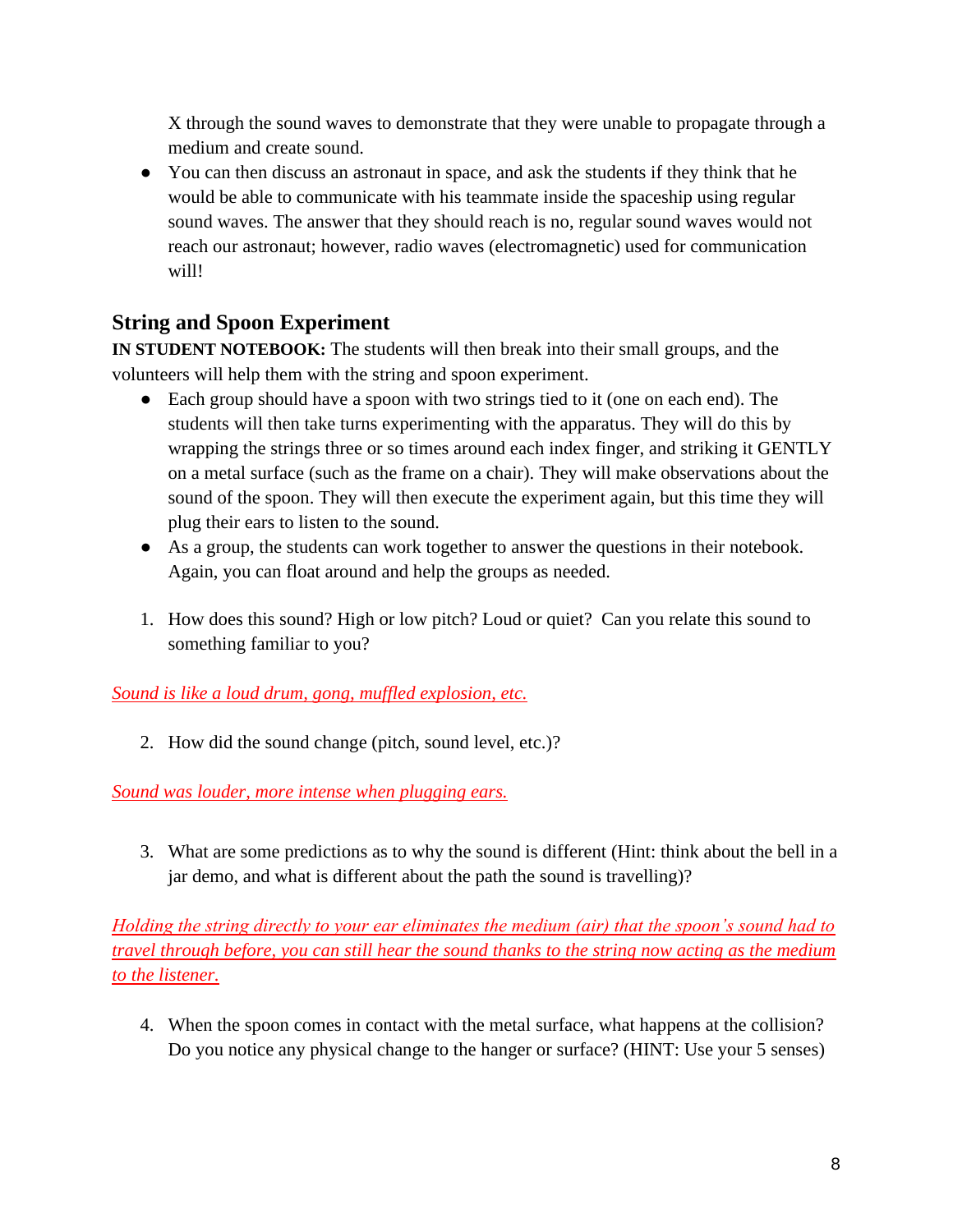*Vibration is created when the coat hanger collides with the surface. This vibration is energy in the form of tiny waves that is transferred through the coat hanger to the string to the hand and into the ear, creating a sound. There is no physical change to the hanger or surface.*

5. What do you think will happen if the spoon hits a non-metal surface will it make the same sounds? Let's try it. How does it sound?

*The sounds are different when hitting a non-metal surface. The non-metal surface (i.e. the wooden desk) makes a muffled "tinging" sound or bell. The energy transfer as described above is the same except the amount of energy transferred through the medium. The non-metal surface disrupts the transfer of energy thereby alternating the sound.*

6. Let's say we create a semi-sealed environment by only blocking one ear and leaving the other open. When you hit the spoon against the metal, does it make the same sounds? Why do you think it is different than a sealed environment?

*The sounds are different when hitting a non-metal surface. The non-metal surface (i.e. the wooden desk) makes a muffled "tinging" sound or bell. The energy transfer as described above is the same except the amount of energy transferred through the medium. The non-metal surface disrupts the transfer of energy thereby alternating the sound.*

7. Draw a diagram describing how the waves move from the collision of the spoon and the surface to your eardrum.

*Picture should have energy wave from spoon + surface → string → finger → ear*

8. What type of wave is transferring the energy through the string to the ear?

*Longitudinal waves. They are always characterized by particle motion being parallel to wave motion.*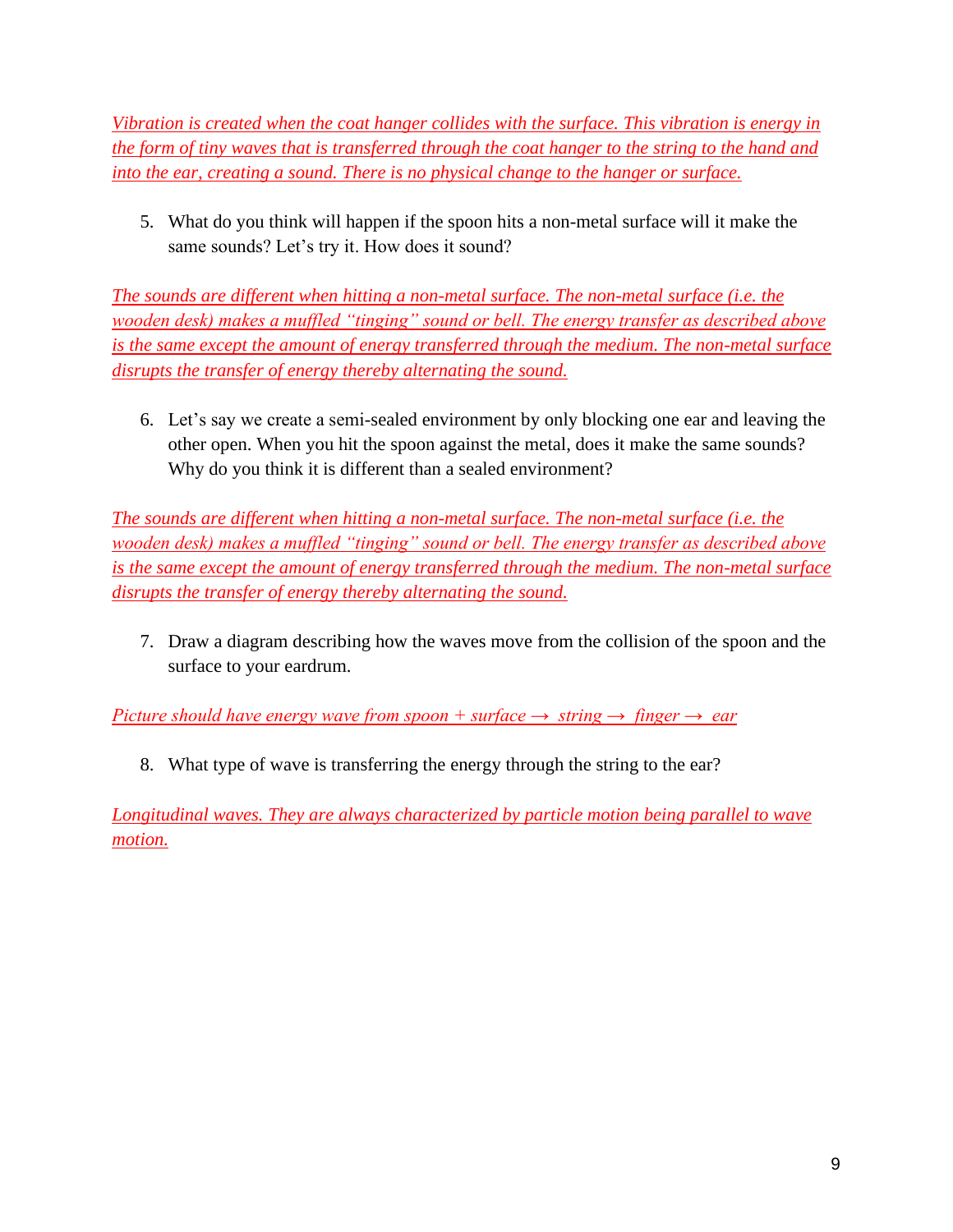# **Day 3 Stations .**

*Student Volunteer Directions: At Orientation, you will be tasked with having to be in charge of one or two different stations during this day. Make sure that you know the small lecture information that you will be giving to your group of students. These are the following directions for each of the different stations and how to set them up! It is important that you download the following frequency generating apps to perform some of these demonstrations! For apple it is called Sonic v and for android it is called frequency generator*

### *Station 1: Soundproofing Materials*

*Set-Up: In front of you all is a small box with two ends. One end has an echo resistance soundproof foam on the inside and the other contains a location to place a phone emitting a certain frequency. Within the soundproof panel side there will be a decibel meter.*

*Student Volunteer Directions: (Lecture) Read the information from the sheet provided and then have them answer the questions that they have that pertain to the demo. (If you don't know what questions pertain to the lecture than have the kids answer as many questions possible before starting the demo). Do not start the demo until all students have completed these questions. (Demo) Have one of the students place a material in front of the decibel meter so it creates an almost air tight seal around the decibel meter. Select the frequency 400 Hz on your phone app. Record the number seen on the decibel meter by hitting the pause button.*

### *In the Student Packet*

In front of you is a box that contains two different sections. One section acts as a soundproof room with a **decibel meter** on the inside. You will be given a small lecture by your station lead and at the same time, you will be answering questions based on the lecture.

- 1. What is a **decibel meter**? *A decibel meter is a device used to measure the intensity of sound*
- 2. What makes a certain surface better at soundproofing an area? Thickness, a rough surface, soft but dense materials.
- 3. What do you think the box in front of you is for? *Testing the soundproof capabilities of different materials.*

In front of you are different materials that you and your SciTrek lead will test to see what material acts best for soundproofing an area.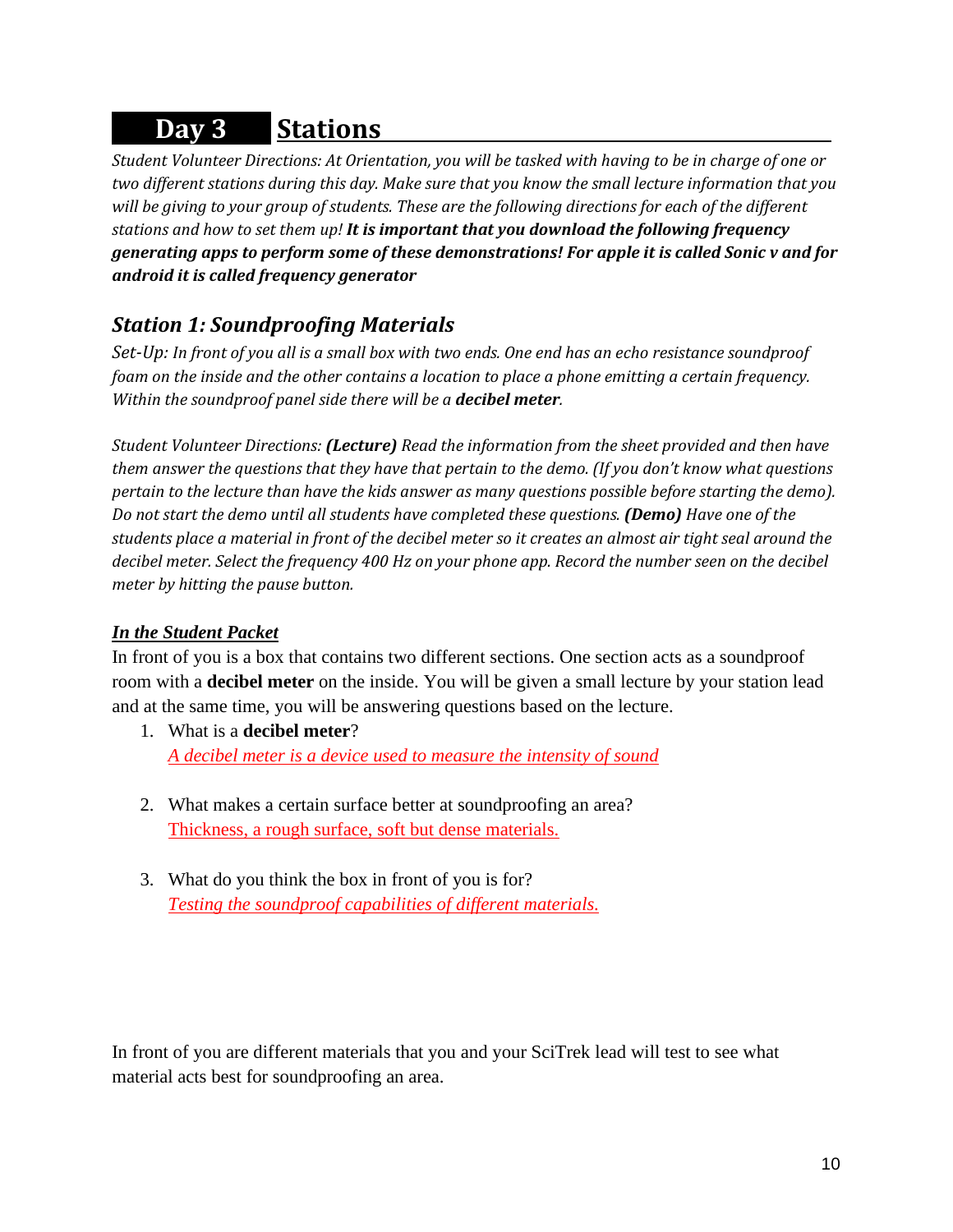|                         | Frequency | Decibel meter reading |
|-------------------------|-----------|-----------------------|
| No Foam (Control)       | 400 Hz    | $-75.0$               |
| White Foam              | 400 Hz    | $\sim$ 71.0           |
| Wood                    | 400 Hz    | ~100.0                |
| <b>Black Foam</b>       | 400 Hz    | $~10^{-7}$            |
| Green Foam              | 400 Hz    | $-72.0$               |
| Foam with lots of holes | 400 Hz    | ~100                  |

After you record your data, write a two to three sentence paragraph that summarizes your findings. Make sure to include what acted as the best and what acted as the worst material for soundproofing an area.

### *Station 2: Mediums*

In front of you, there are 3 baggies filled with different materials. Your lead is going to hold the frequency device and or play a song on one side, and one of you is going to stand on the other side of the balloon with your ear up against it. Answer the following questions based on your observations. *Read the lecture for the students as well as have directions ready for what the students are supposed to do!*

1. What frequency was easier to hear through all the materials?

*It was easiest to hear higher frequencies through all the mediums. Over small distances, higher frequency waves will travel faster than lower frequency waves!*

2. Was there a difference between hearing the frequency and the song picked? Describe the differences.

*When you changed the medium to the sound or frequency, it made a significant change to how the sound was observed on the other side! The sand bag sounded very muffled while the air bag sounded like the sound was amplified.* 

3. Which material was the easiest to hear through? Which one was the most difficult? Why?

*It was easiest to hear through the bag that contained the air. Most of the sound was able to travel through the medium without much resistance! The sand bag was the most difficult to hear through!*

4. Fill out the table using the decibel meter with the frequency emitter **at 440 Hz**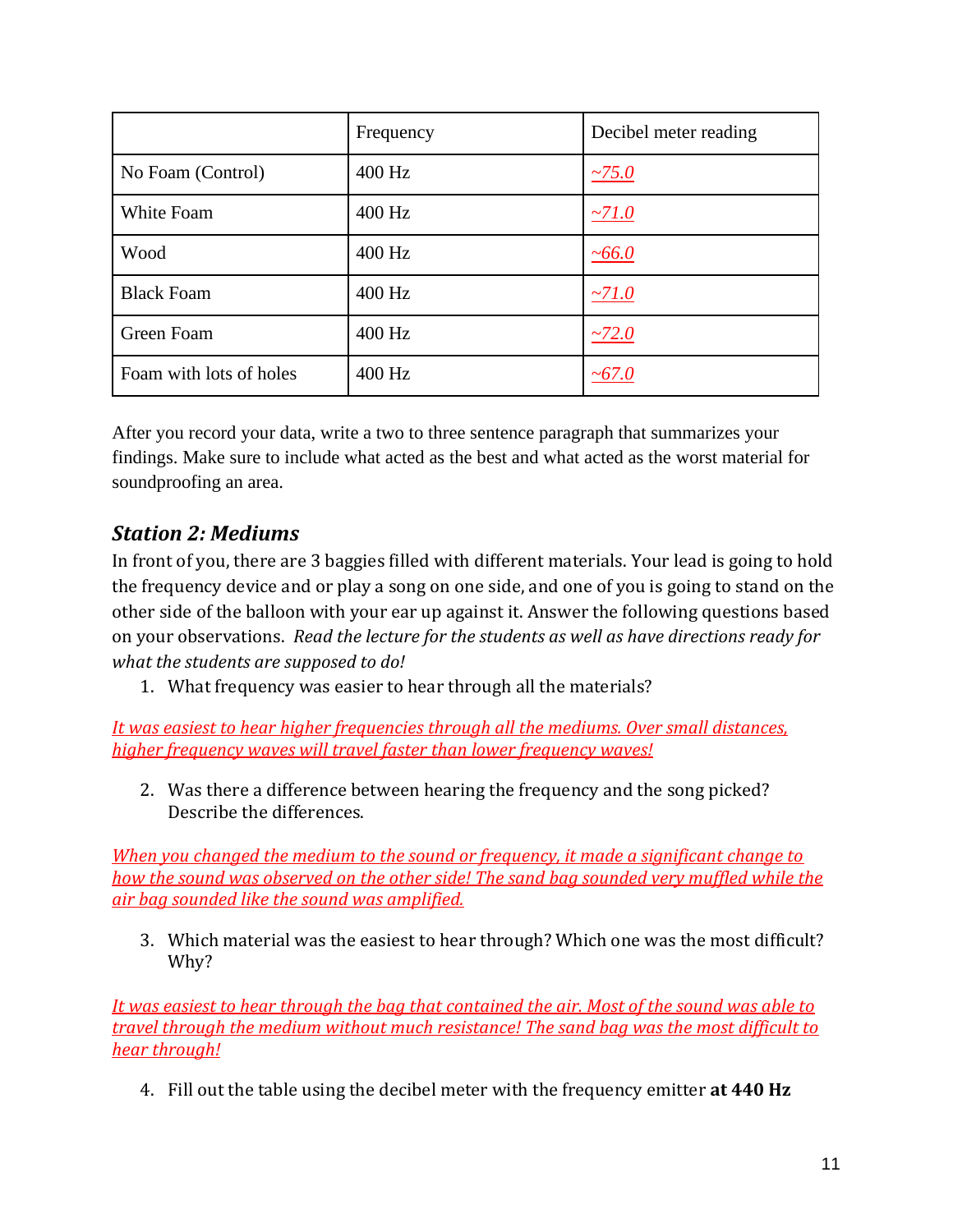|               | Frequency | Decibel Meter Reading  |
|---------------|-----------|------------------------|
| Air (Control) | 440 Hz    | <b>Highest Reading</b> |
| Water         | 440 Hz    | Middle Reading         |
| Sand          | 440 Hz    | <b>Lowest Reading</b>  |

## *Station 3: Underwater Speaker*

*Set-Up: This experiment will be a bit complicated. The students will have in front of them a glass container filled with water. Students will be making observations as you place an underwater speaker inside of the water and adjust the frequency within the water.*

*Student Volunteer Directions: (Lecture) Read the information from the sheet provided and then have them answer the questions that they have that pertain to the demo. (If you don't know questions pertain to the lecture than have the kids answer as many questions possible before starting the demo). Do not start the demo until all the students have completed these questions. (Demo) Connect your device to the blue tooth speaker and do a test before placing it in the water. Be sure to test to see if the device is connected to the speaker by playing a low frequency on the phone (around 200 Hz) Place the speaker in the water and ask for some suggestions of what the frequency should be adjusted to. Whenever you make a change to the frequency, ask the students to look and make some observations of what they see above the water.*

### *In the Student Packet*

1. What causes the water to move?

*The frequency of the sound waves causes the water to vibrate!* 

2. How do lower/higher frequencies affect the surface of the water?

*Lower frequencies will cause more disturbance, while higher frequencies will cause little disturbance to the surface of the water!* 

3. When you feel a vibration in your chest while close to a loudspeaker, do you think the sound is at a high frequency or low frequency?

*Low frequency! Lower frequencies have large enough wavelengths to disturb the surface of the water.*

4. What is the range of frequencies that you see affecting the surface of the water on the speaker?

*Around 70~120, depends on the volume of the speakers and the volunteers phone!*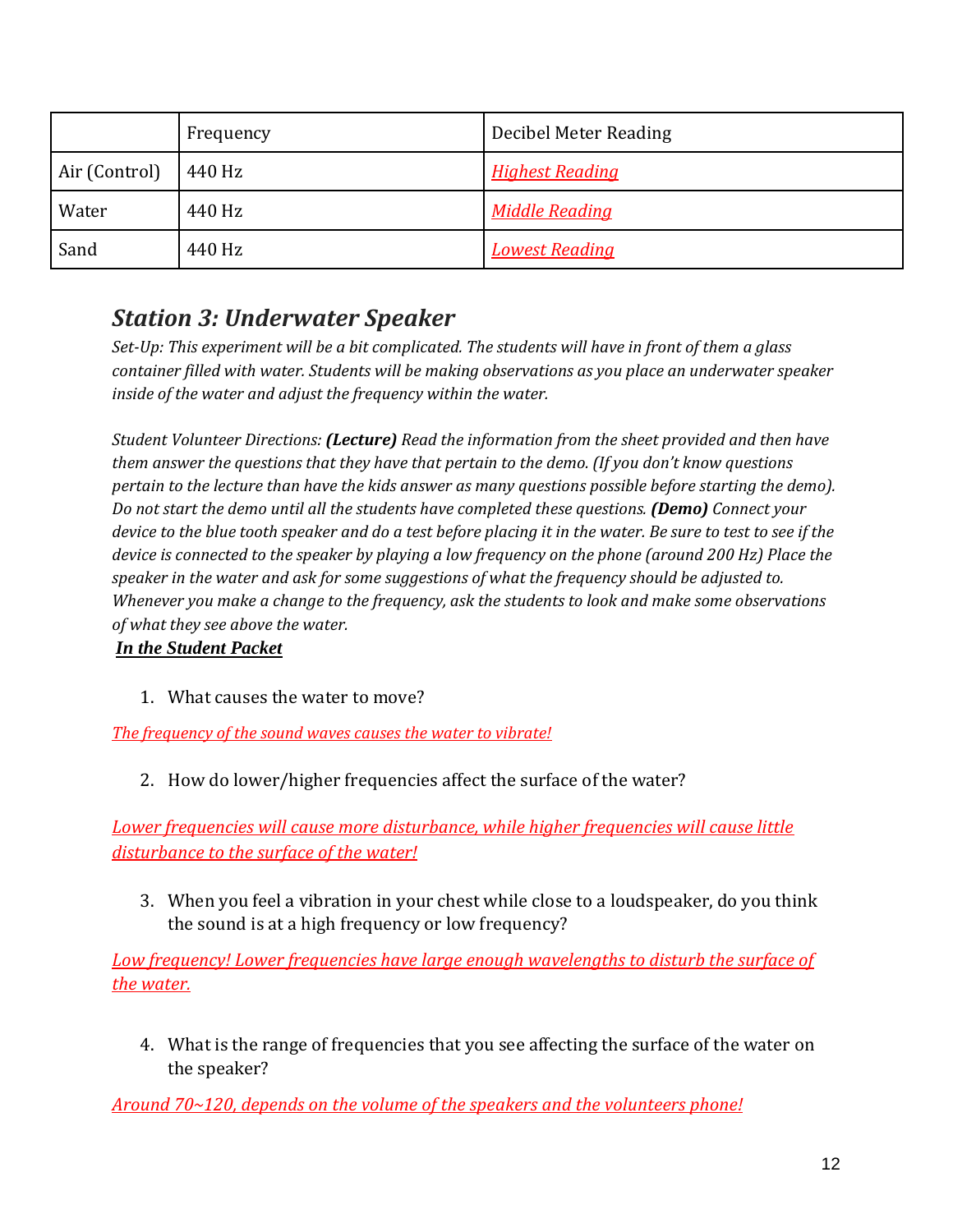Fully submerge the water speaker in the plastic tub.

5. When you play the speaker underwater, then take it out what do you observe in the change in its sound?

*Lower end of the spectrum ~50. Higher end of the spectrum ~1600. At these levels the students should be able to hear noise when it is above the water, but when it is submerged, they should not be able to hear anything!*

6. How much of a difference in volume is there when removing the speaker from the tub at a high frequency vs removing it from the tub at a low frequency?

*At both ends of the spectrum, the waves frequency will eventually cut out. However, at the lower end of the spectrum, the students will observe that the lower frequencies will cause the water and tub to vibrate while the high frequencies will not.*

### *Station 4: Cup and String Demo*

*Set-Up: So, this demo will demonstrate what a physical wave looks like when a frequency is placed inside one of two cups connected by a string. Make sure the kids do not touch the demo until instructed to do so.*

*Student Volunteer Directions: (Lecture) Read the information from the sheet provided and then have them answer the questions that they have that pertain to the demo. (If you don't know questions pertain to the lecture than have the kids answer as many questions possible before starting the demo). Do not start the demo until all the students have completed these questions. (Demo) In this experiment there will be two solo cups connected by fishing line. The object of the experiment is for the students to figure out which frequency is transmitted best by the cups. The optimal frequency will be between 500 and 650Hz. This will not be the loudest frequency heard in open air, however. A good idea would be to demonstrate the loudest frequency in open air (outside the cups) and show the students. This frequency will be around 3000Hz. To produce these frequencies, you will need to download the "Sonic" app from the app store and use your phone speaker. When the students are attempting to find the loudest frequency, make sure the phone speaker is inside the cup, and that the fishing line is taught. (not too tight though, it is breakable) The line must be taught so that the sound waves vibrate well along the fishing line.*

### *In the Student Packet*

- 1. What causes the water to move? *The sound wave is traveling through the water.*
- 2. How do lower/higher frequencies affect the surface of the water? *Lower frequencies will have much more influence on the surface of the water*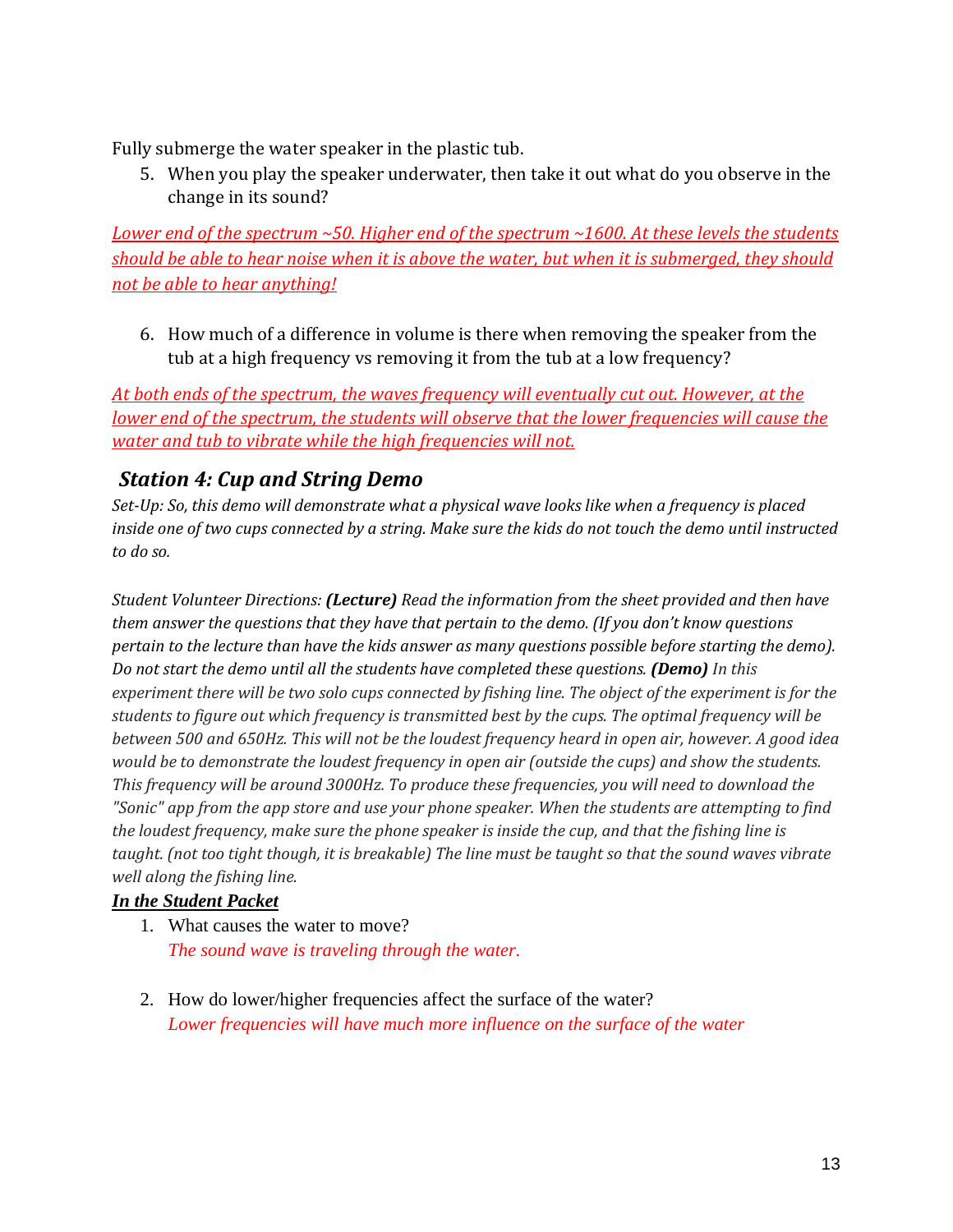# **Day 4 The Final Experiment + Control .**

*Directions for the Student Volunteer: In front of each of the groups will be a box containing a bunch of materials. The students will take these materials outside of the box and place them to the side of it. Each box contains echo absorbent foam to nullify sound from entering the inside of the box. The students will refer back to their big question and conduct a control experiment without using any barriers. Each student will have multiple graphs looking like this. The speaker used in this experiment will be none other than your phones. Make sure to use the frequency generator app and not any other source of sound.*

### **Control Experiment:**

| Material Used | Frequency Used   Orientation of | Pieces     | Location of<br>Speaker | Volume<br>Recorded |
|---------------|---------------------------------|------------|------------------------|--------------------|
|               | 300 Hz                          | (No Walls) |                        |                    |



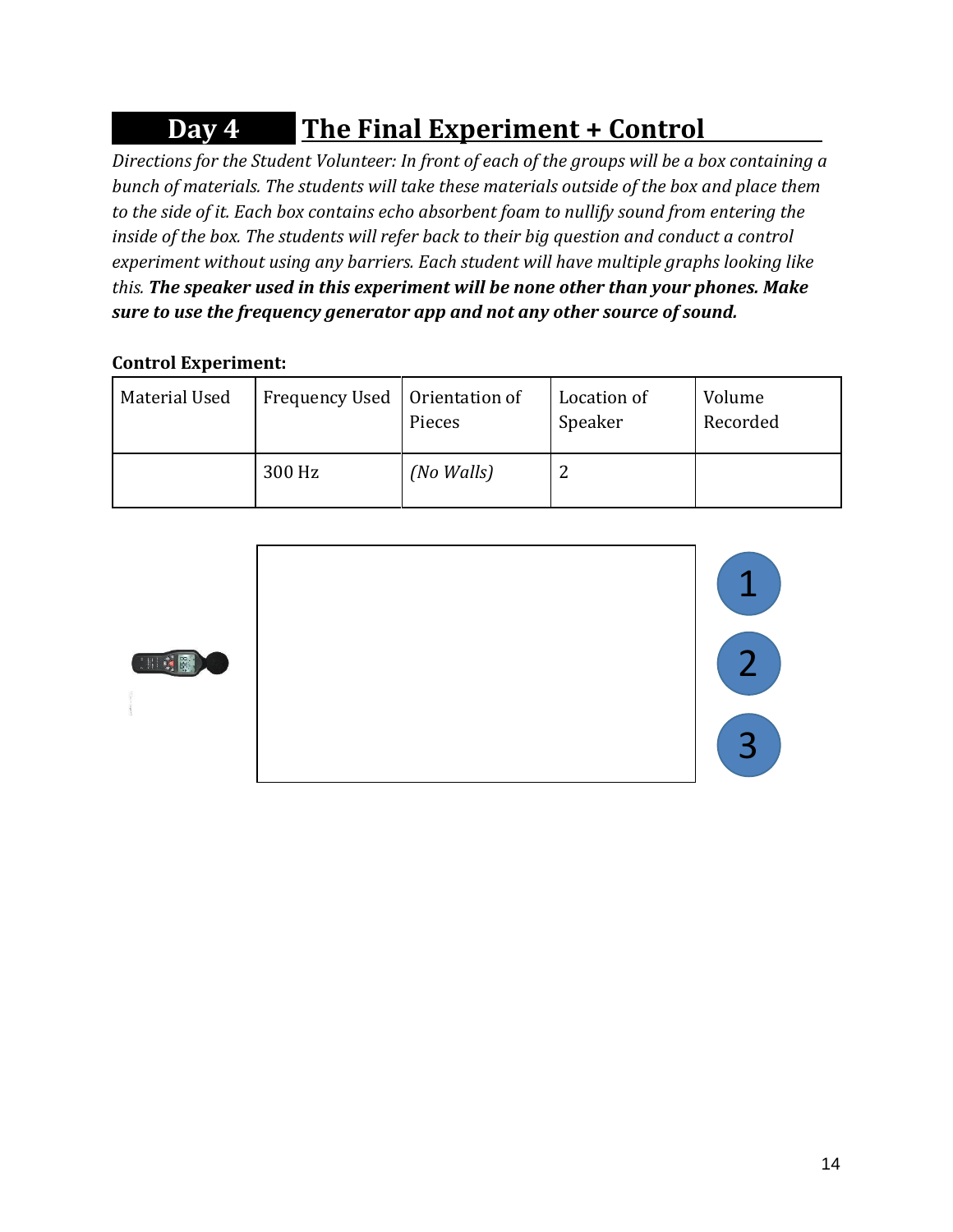Choosing your first variable: .

Test #1

| Material Used | <b>Frequency Used</b> | Orientation of<br>Pieces | Location of<br>Speaker | Volume<br>Recorded |
|---------------|-----------------------|--------------------------|------------------------|--------------------|
|               | 300 Hz                | (Draw Below)             |                        |                    |



### Test #2

| Material Used | <b>Frequency Used</b> | Orientation of<br>Pieces | Location of<br>Speaker | Volume<br>Recorded |
|---------------|-----------------------|--------------------------|------------------------|--------------------|
|               | 300 Hz                | (Draw Below)             |                        |                    |

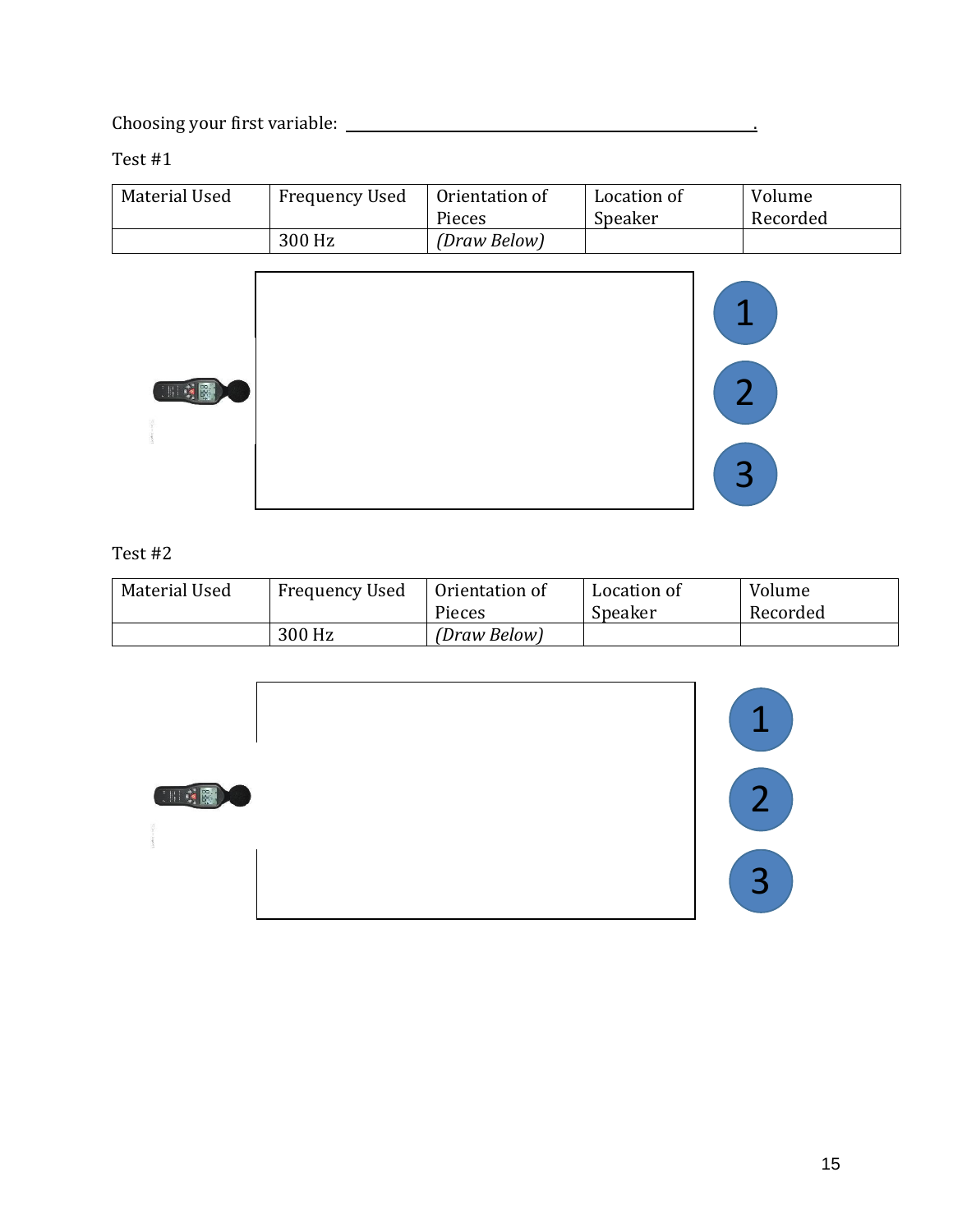#### Test #3

| Material Used | <b>Frequency Used</b> | Orientation of | Location of | Volume   |
|---------------|-----------------------|----------------|-------------|----------|
|               |                       | Pieces         | Speaker     | Recorded |
|               | 300 Hz                | (Draw Below)   |             |          |



#### Test #4

| Material Used | <b>Frequency Used</b> | Orientation of<br>Pieces | Location of<br>Speaker | Volume<br>Recorded |
|---------------|-----------------------|--------------------------|------------------------|--------------------|
|               | 300 Hz                | (Draw Below)             |                        |                    |



*The students will perform the control experiment and test one variable (preferably the material variable or the orientation variable because they are set to do four trials of this one variable). They will write a short summary paragraph conclusion of their results. They should have a good idea of what needs to be done and how to get going for the next day. They will have multiple variables to test during this day. A good place for them to start is to test the orientation of the walls or the material used for the walls*

### *Big Note: Make sure that when the students are testing for materials or anything that requires them to use walls, make sure that they use this outline of the inside of the box with the thin white or black foam!!!*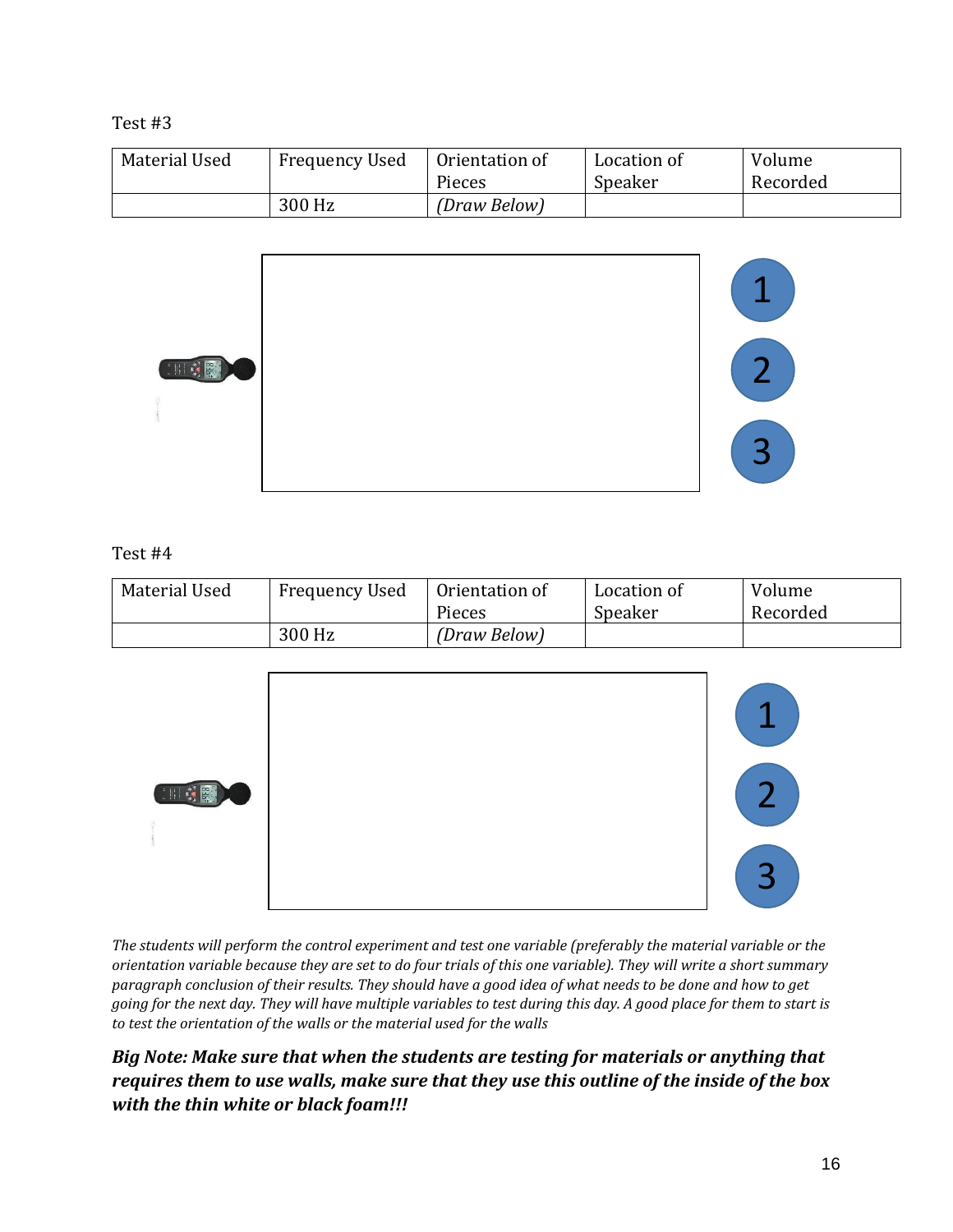# **Day 5 The Final Experiment + Optimization .**

*Directions for the teacher: This is the final day where the students should finish up testing all their variables. After finishing all of their tests, each group will have an optimization test where they will be utilizing the best features of each variable they tested to see how much sound reduction can take place. Again, they will have multiple tables to run multiple trials to look like this…*

Choosing your second variable:

Test #3

| Material Used | Frequency Used | Orientation of | Location of | Volume   |
|---------------|----------------|----------------|-------------|----------|
|               |                | Pieces         | Speaker     | Recorded |
|               | 300 Hz         | (Draw Below)   |             |          |



Test #4

| Material Used | <b>Frequency Used</b> | Orientation of | Location of | Volume   |
|---------------|-----------------------|----------------|-------------|----------|
|               |                       | Pieces         | Speaker     | Recorded |
|               | 300 Hz                | (Draw Below)   |             |          |

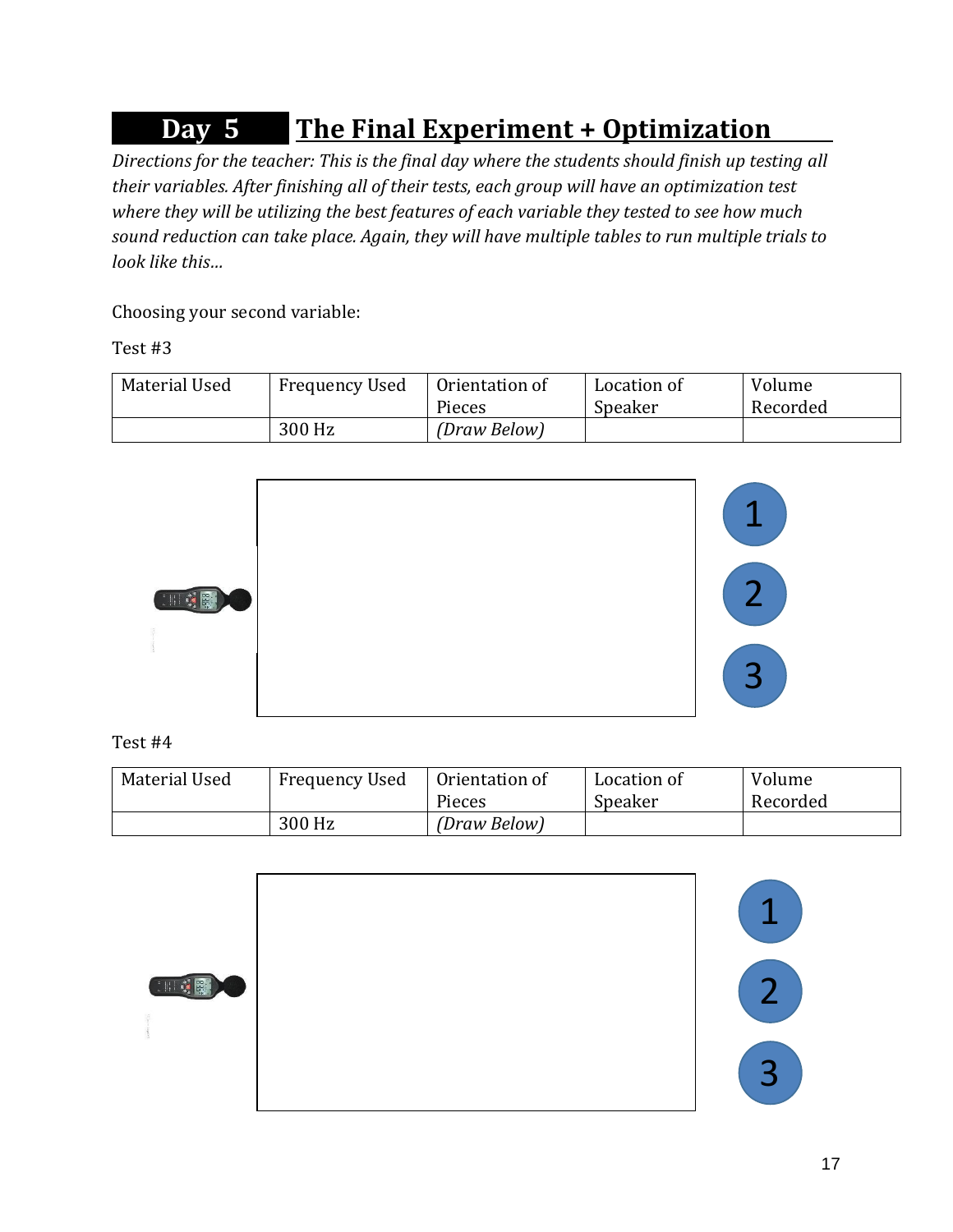Choosing your third variable: .

Test #5

| Material Used | <b>Frequency Used</b> | Orientation of | Location of | Volume   |
|---------------|-----------------------|----------------|-------------|----------|
|               |                       | Pieces         | Speaker     | Recorded |
|               | 300 Hz                | (Draw Below)   |             |          |



#### Test #6

| Material Used | <b>Frequency Used</b> | Orientation of | Location of | Volume   |
|---------------|-----------------------|----------------|-------------|----------|
|               |                       | Pieces         | Speaker     | Recorded |
|               | 300 Hz                | (Draw Below)   |             |          |

| R | 27                |
|---|-------------------|
|   | $\mathbf{P}$<br>پ |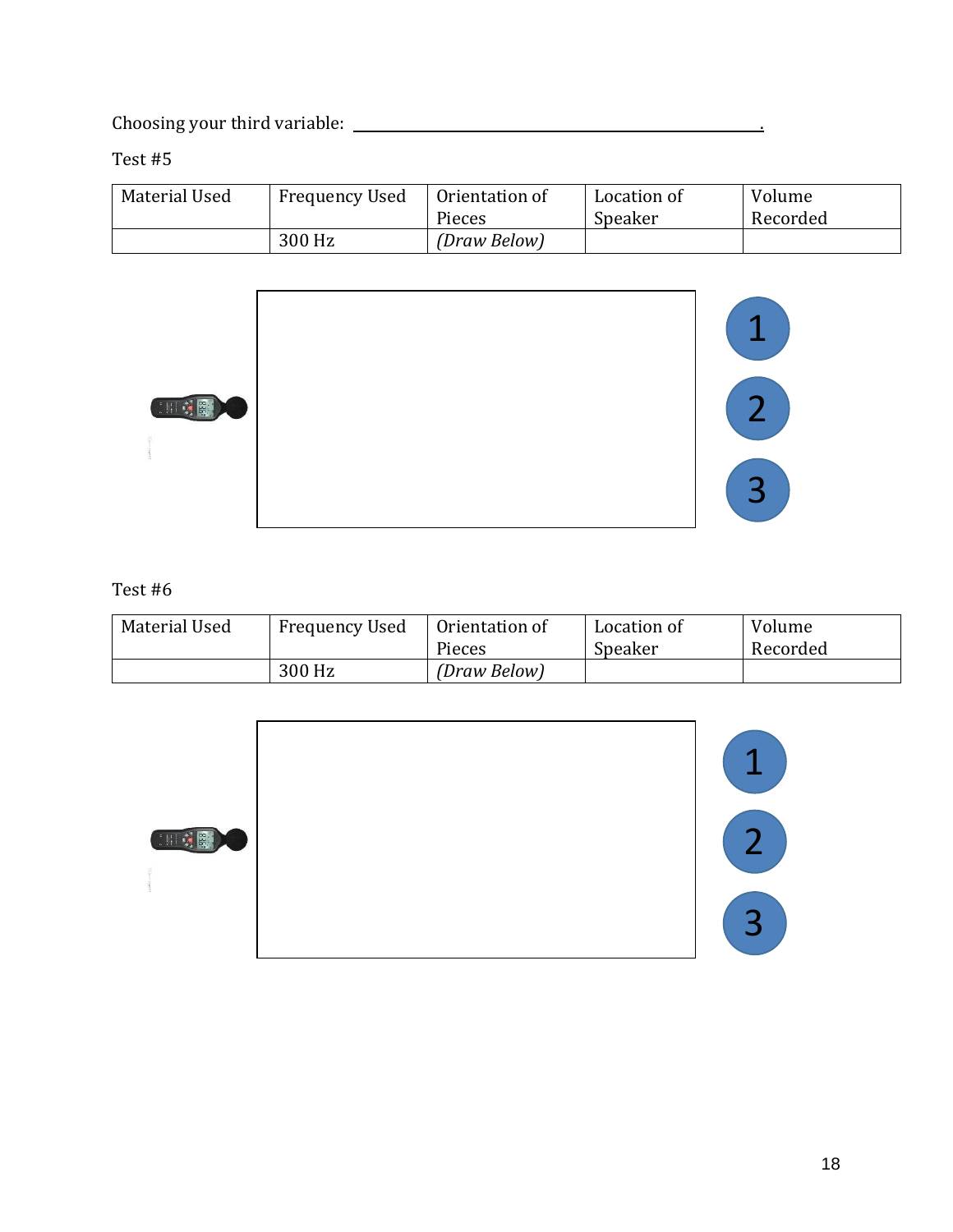Final Test #1

This is it. The final test where you take the best of all the variables you tested and put them all together in one final experiment. Refer to the previous experiments performed today and the ones performed two days ago if you are not sure what variables to use!

| Material Used | <b>Frequency Used</b> | Orientation of | Location of | Volume   |
|---------------|-----------------------|----------------|-------------|----------|
|               |                       | Pieces         | Speaker     | Recorded |
|               | 300 Hz                | (Draw Below)   |             |          |



Final Test #2

| Material Used | <b>Frequency Used</b> | Orientation of | Location of | Volume   |
|---------------|-----------------------|----------------|-------------|----------|
|               |                       | Pieces         | Speaker     | Recorded |
|               | 300 Hz                | (Draw Below)   |             |          |

|                   | ◢                    |
|-------------------|----------------------|
| 图<br><b>All C</b> | $\sim$               |
|                   | $\mathbf{\sim}$<br>پ |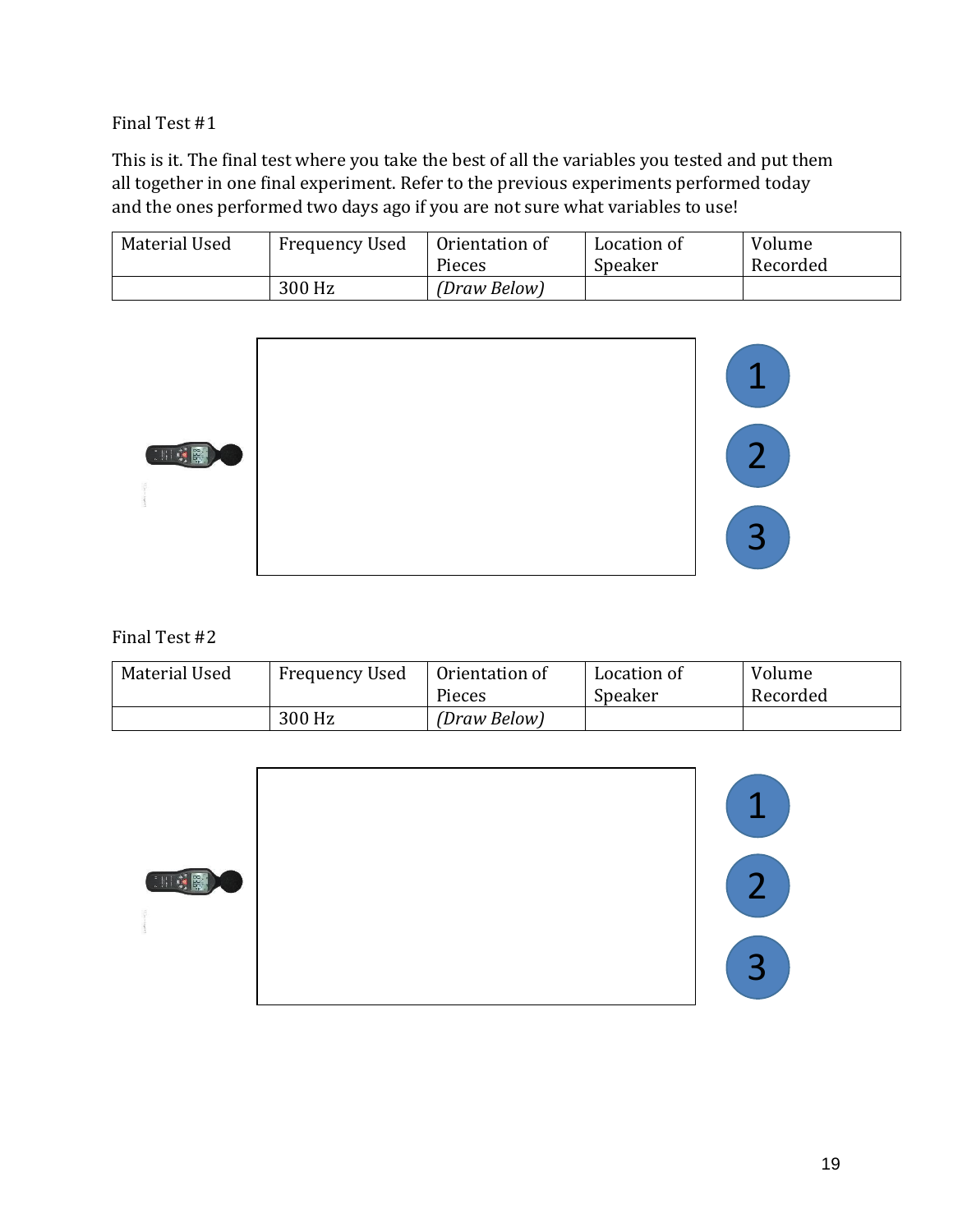# **Day 6** Poster Presentations

Today the students will break up into the same groups they had for the final experiment and they will begin to work on their poster presentations. Each poster should have all of the data that they collected and the results of their hard work. If there is still time at the end of the day, the students will present their posters with their volunteers. Below is a template for how the students could set up their poster!